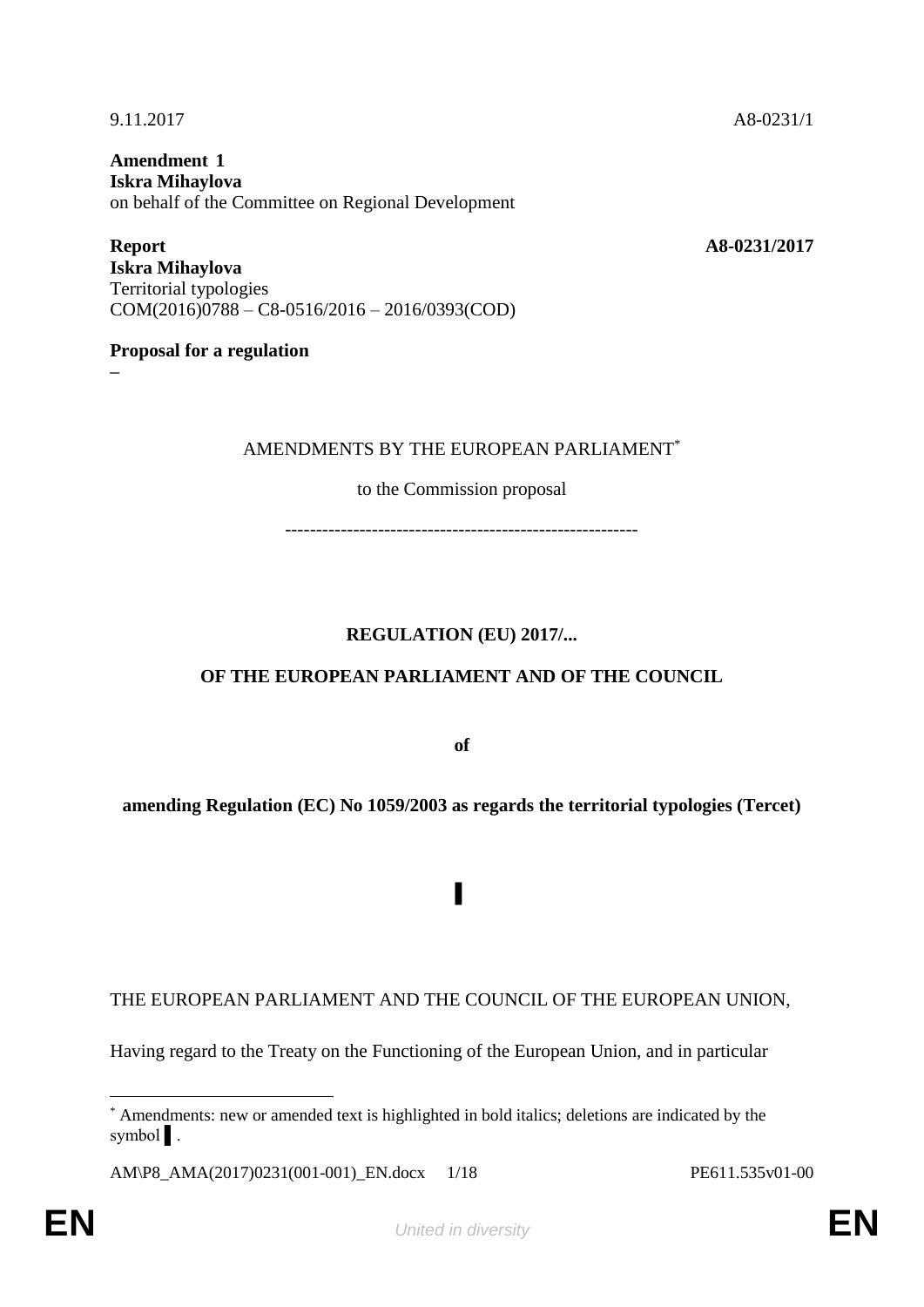Article 338(1) thereof,

Having regard to the proposal from the European Commission,

After transmission of the draft legislative act to the national parliaments,

Having regard to the opinion of the European Economic and Social Committee<sup>1</sup>,

Having regard to the opinion of the Committee of the Regions<sup>2</sup>,

Acting in accordance with the ordinary legislative procedure<sup>3</sup>,

AM\P8\_AMA(2017)0231(001-001)\_EN.docx 2/18 PE611.535v01-00

 $\overline{a}$ 

<sup>&</sup>lt;sup>1</sup> OJ C 209, 30.6.2017, p. 71.<br><sup>2</sup> OJ C 342, 12, 10, 2017, p. 74

<sup>2</sup> OJ C 342, 12.10.2017, p. 74.

<sup>&</sup>lt;sup>3</sup> Position of the European Parliament of... (not yet published in the Official Journal) and Council decision of... .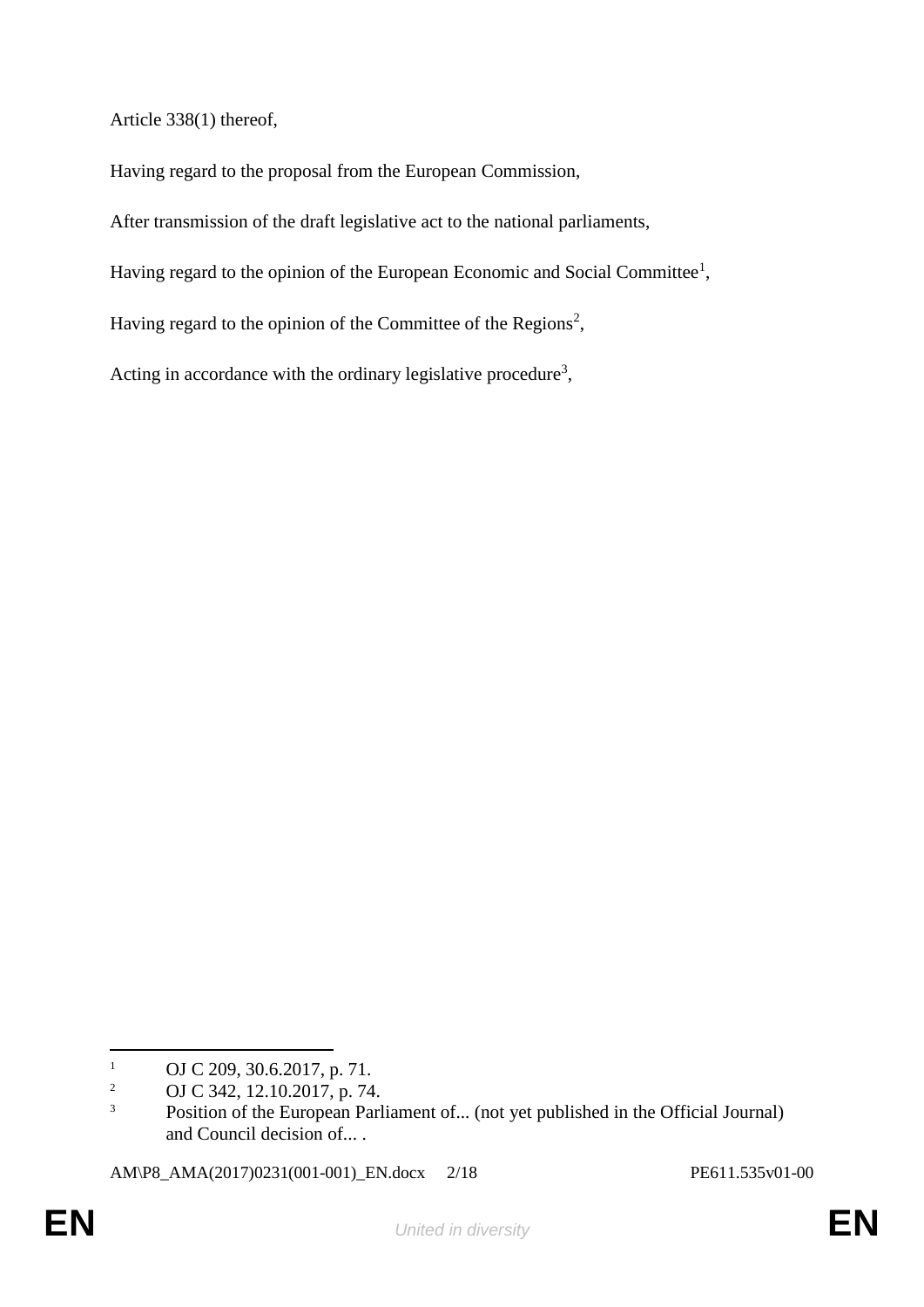Whereas:

- (1) Regulation (EC) No 1059/2003 of the European Parliament and of the Council<sup>1</sup> establishes a common statistical classification of territorial units (Nomenclature of territorial units for statistics, referred to as 'NUTS') in order to enable the collection, compilation and dissemination of harmonised regional statistics in the European Union.
- (2) The Commission, in collaboration with the Organisation for Economic Cooperation and Development, has defined a number of *basic and most relevant* territorial typologies to classify the statistical units established by Regulation (EC) No 1059/2003.
- (3) The European Statistical System already uses those typologies, in particular the degree of urbanisation, which includes the definition of cities ▌.

AM\P8\_AMA(2017)0231(001-001)\_EN.docx 3/18 PE611.535v01-00

 $\overline{a}$ <sup>1</sup> Regulation (EC) No 1059/2003 of the European Parliament and of the Council of 26 May 2003 on the establishment of a common classification of territorial units for statistics (NUTS) (OJ L 154, 21.6.2003, p. 1).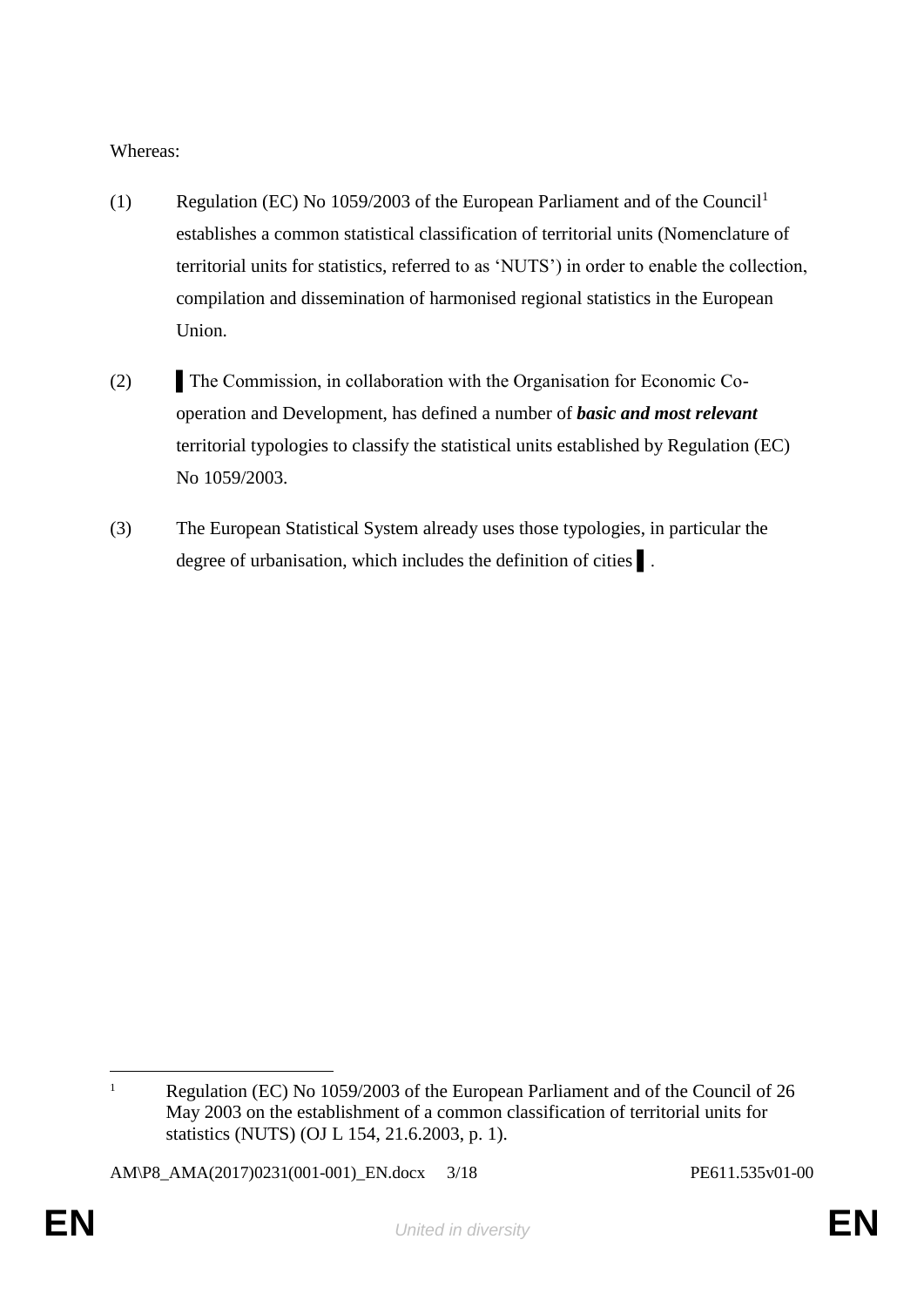- (4) The codification of the typologies is necessary in order to set out unambiguous definitions of and conditions for territorial types, ensuring their harmonised and transparent application and making the typologies stable *in order to* support the compilation and dissemination of European statistics. *Those statistical typologies are without prejudice to the identification of specific areas for Union policies.*
- (5) A system of statistical grids should apply to calculate and attribute the territorial types to the regions and areas in question, since those types depend on the population distribution and density in grid cells of one square kilometre.
- (6) A number of minor aspects of the local administrative units (LAU) should also be clarified to simplify terminology and the delivery mechanism of the lists of LAU from the Member States to the Commission (Eurostat).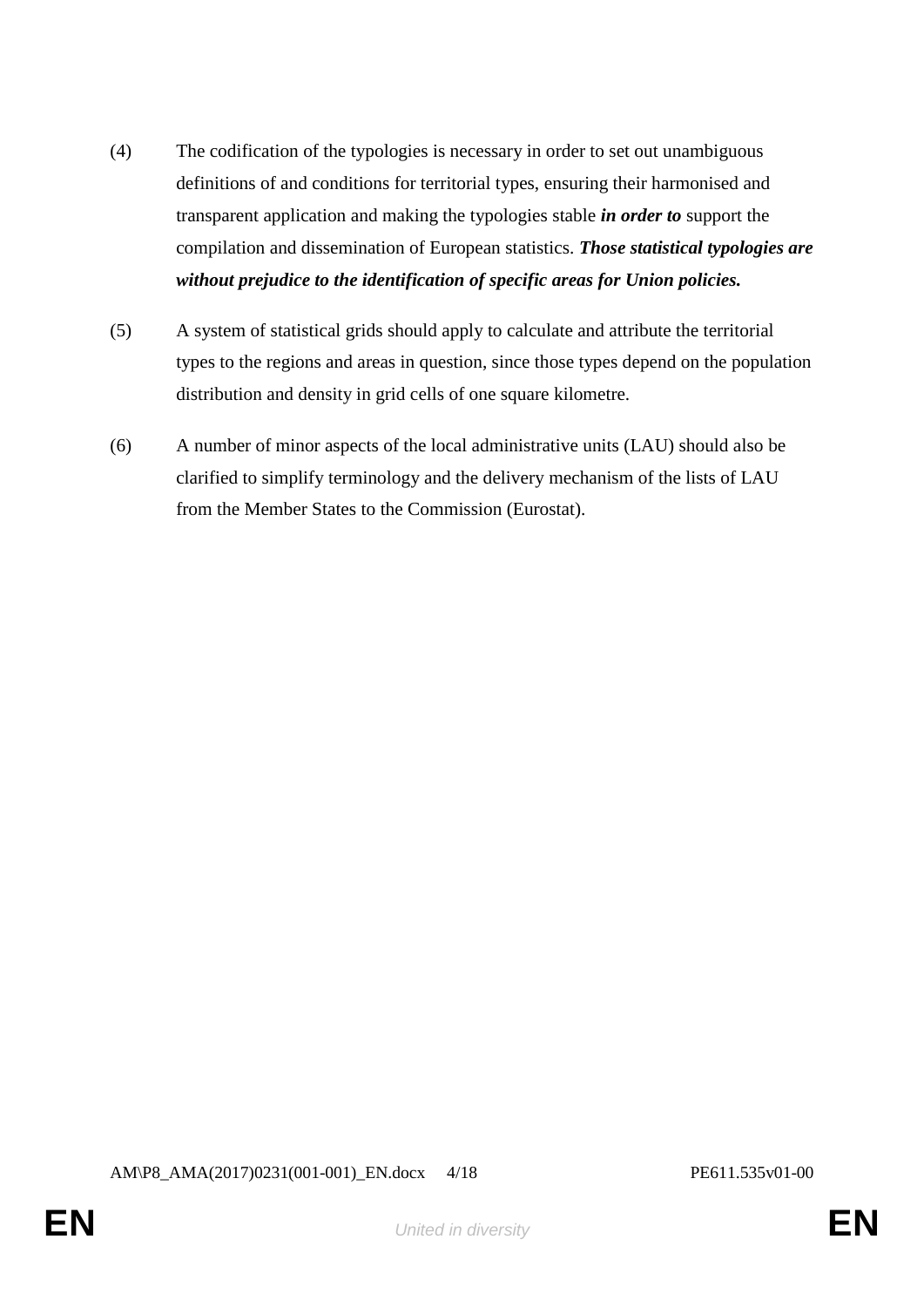(7) In order to adapt to corresponding developments in the Member States, the power to adopt acts in accordance with Article 290 of the Treaty on the Functioning of the European Union should be delegated to the Commission in respect of amending*, in accordance with the information communicated by Member States,* the NUTS classification in Annex I, the list of existing administrative units in Annex II and the list of LAU in Annex III to Regulation (EC) No 1059/2003. It is of particular importance that the Commission carry out appropriate consultations during its preparatory work, including at expert level, and that those consultations be conducted in accordance with the principles laid down in the Interinstitutional Agreement of 13 April 2016 on Better Law-Making<sup>1</sup>. In particular, to ensure equal participation in the preparation of delegated acts, the European Parliament and the Council receive all documents at the same time as Member States' experts, and their experts systematically have access to meetings of Commission expert groups dealing with the preparation of delegated acts.

 $\overline{a}$ <sup>1</sup> OJ L 123, 12.5.2016, p. 1.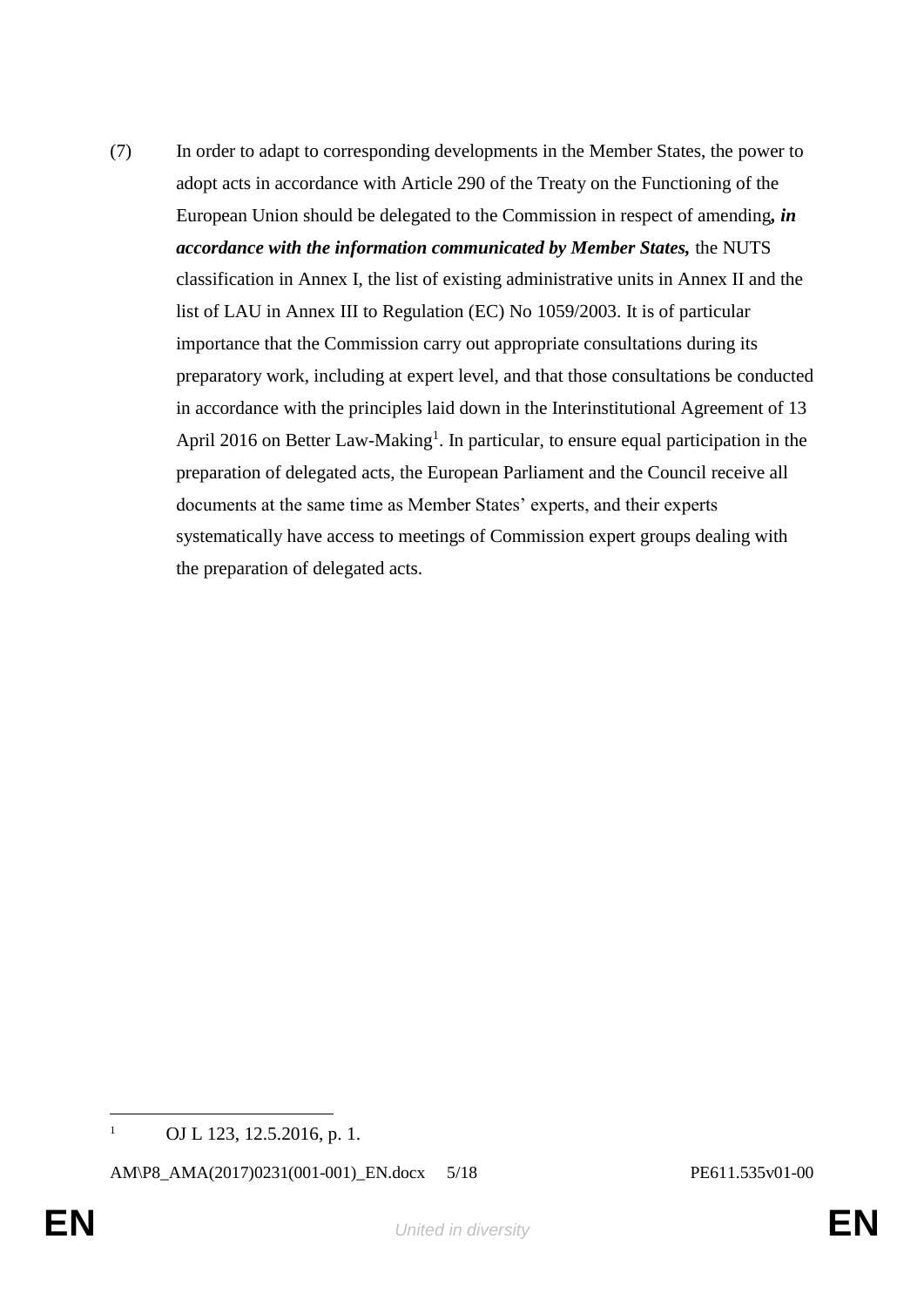- (8) In order to ensure uniform conditions for the implementation of this Regulation, implementing powers should be conferred on the Commission in respect of the application of territorial typologies and the time series the Member States are to give to the Commission in case of any amendment to the NUTS classification. Those powers should be exercised in accordance with Regulation (EU) No 182/2011 of the European Parliament and of the Council<sup>1</sup>.
- *(8a) Since the objective of this Regulation, namely the harmonisation of regional classification, cannot be sufficiently achieved by the Member States but can rather be better achieved at Union level, the Union may adopt measures, in accordance with the principle of subsidiarity as set out in Article 5 of the Treaty on European Union. In accordance with the principle of proportionality, as set out in that Article, this Regulation does not go beyond what is necessary in order to achieve that objective.*
- (9) Regulation (EC) No 1059/2003 should therefore be amended accordingly,

HAVE ADOPTED THIS REGULATION:

AM\P8\_AMA(2017)0231(001-001)\_EN.docx 6/18 PE611.535v01-00

 $\overline{a}$ <sup>1</sup> Regulation (EU) No 182/2011 of the European Parliament and of the Council of 16 February 2011 laying down the rules and general principles concerning mechanisms for control by Member States of the Commission's exercise of implementing powers (OJ L 55, 28.2.2011, p. 13).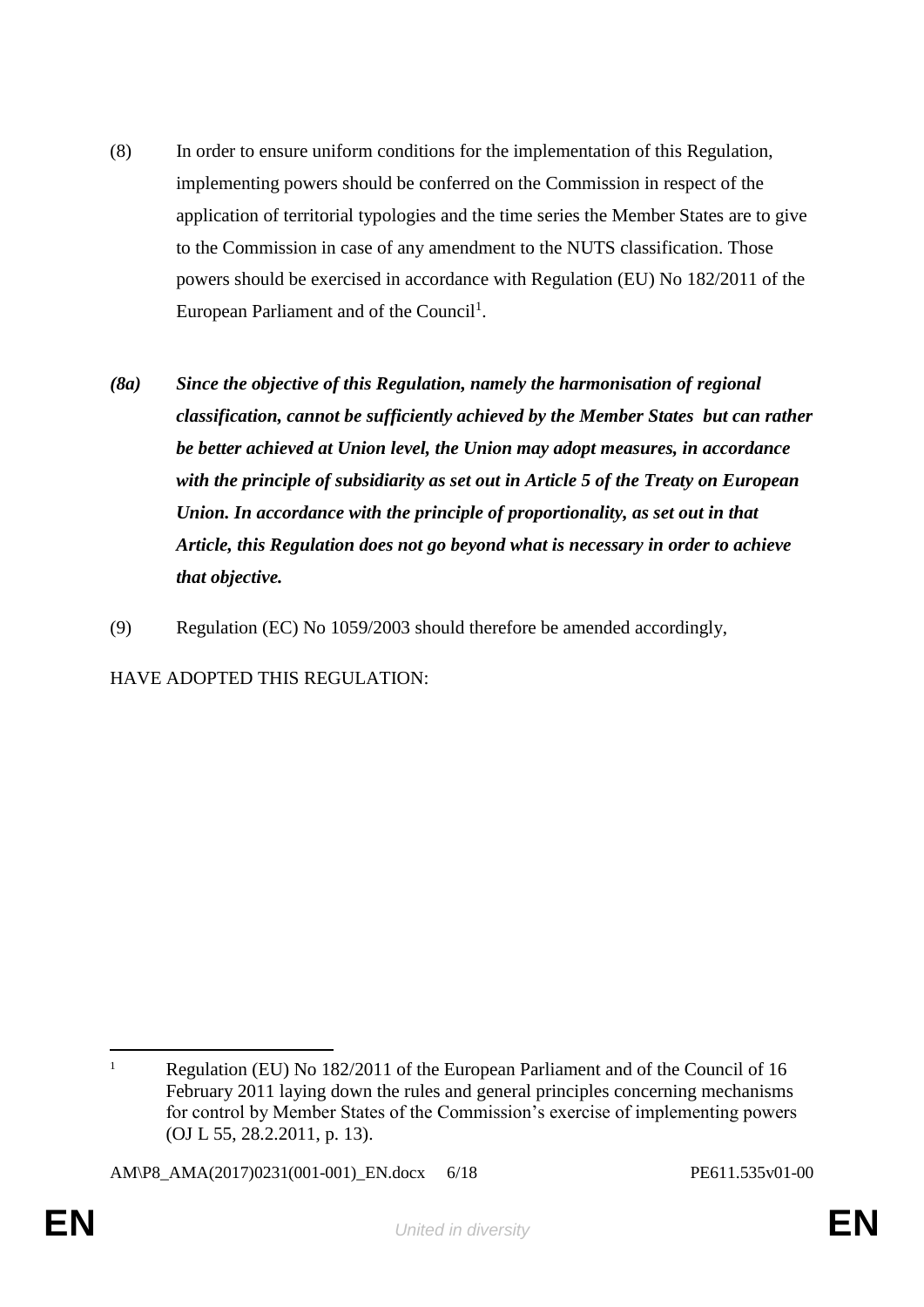## Article 1

# Regulation (EC) No 1059/2003 is amended as follows:

(1) Article 1 is replaced by the following:

'Article 1

Subject matter

- 1. This Regulation establishes a common statistical classification of territorial units (NUTS), in order to enable the collection, compilation and dissemination of *European* statistics at different territorial levels of the Union.
- 2. The NUTS classification is set out in Annex I.
- 3. Local administrative units (LAU), as referred to in Article 4, shall complement the NUTS classification.
- 4. Statistical grids, as referred to in Article 4a, shall complement the NUTS classification. Those statistical grids shall be used to calculate population-based territorial typologies.
- 5. Union territorial typologies, as referred to in Article 4b, shall complement the NUTS classification by attributing types to the territorial units.';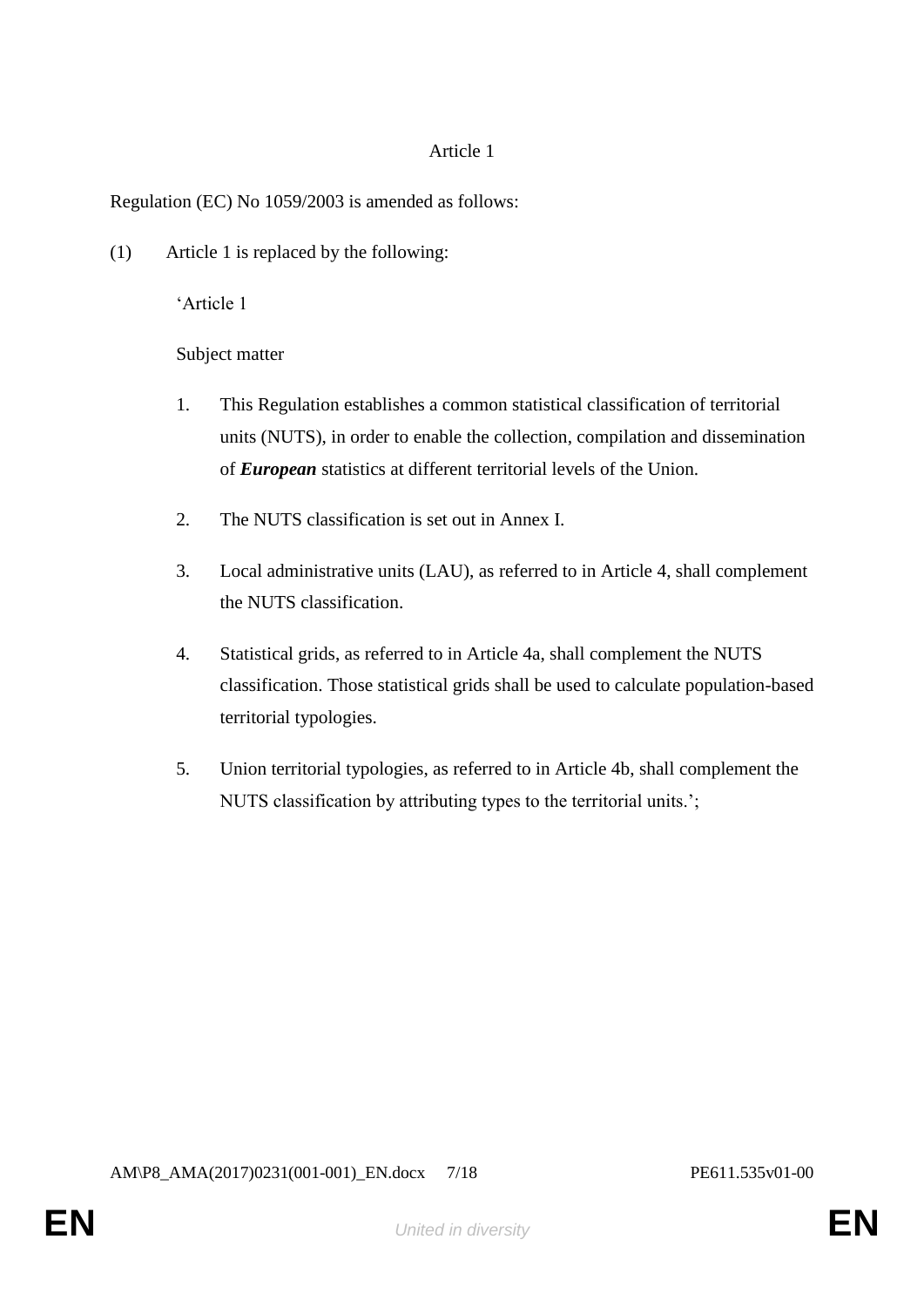- (2) in Article 2, paragraph 5 is deleted;
- (3) Article 3 is amended as follows:
	- (a) paragraph 4 is replaced by the following:
		- '4. The existing administrative units used for the NUTS classification are set out in Annex II. The Commission shall be empowered to adopt delegated acts in accordance with Article 7a to *amend* Annex II on the basis of *the changes* in the *administrative units that have been communicated to it by the* Member *State concerned in accordance with Article 5(1).*';
	- (b) in paragraph 5, the third subparagraph is replaced by the following:

'Some non-administrative units may, however, deviate from those thresholds because of particular geographical, socioeconomic, historical, cultural or environmental circumstances, especially in the islands and the outermost regions.';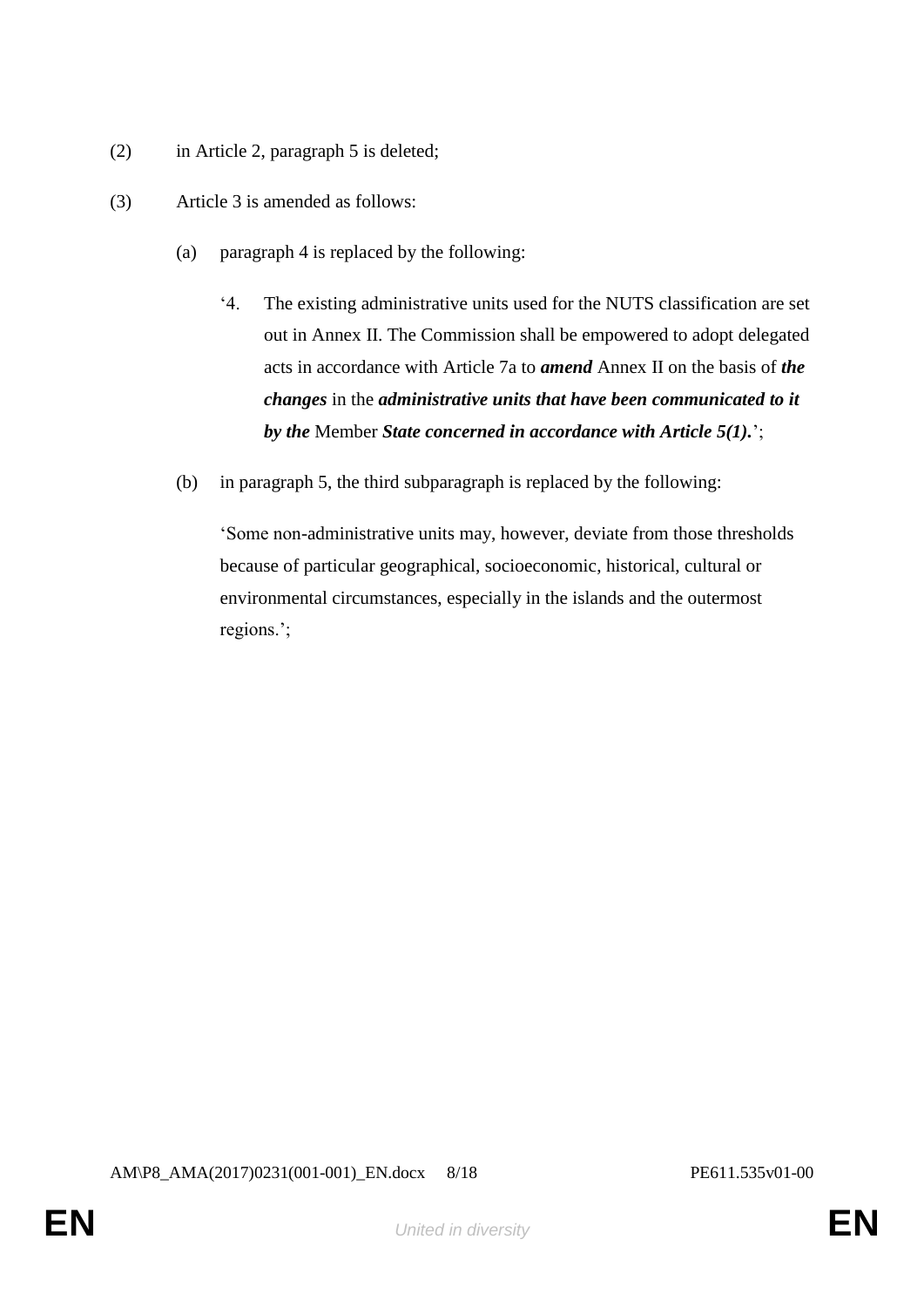(4) Article 4 is replaced by the following:

'Article 4

Local administrative units

- 1. In each Member State, local administrative units (LAU) shall subdivide NUTS level 3 into one or two further levels of territorial units. At least one of the LAU levels shall be an administrative unit as defined in Article 3(1) and as set out in Annex III. The Commission shall be empowered to adopt delegated acts in accordance with Article 7a to *amend* the list of LAU in Annex III on the basis of *the changes* in the *administrative units that have been communicated to it by the* Member *State concerned in accordance with Article 5(1)*.
- 2. Within the first six months of each year, Member States shall transmit to the Commission (Eurostat), with reference to 31 December of the previous year, the list of LAU indicating any changes and the NUTS 3 region to which they belong. In doing so it shall follow the electronic data format requested by the Commission (Eurostat).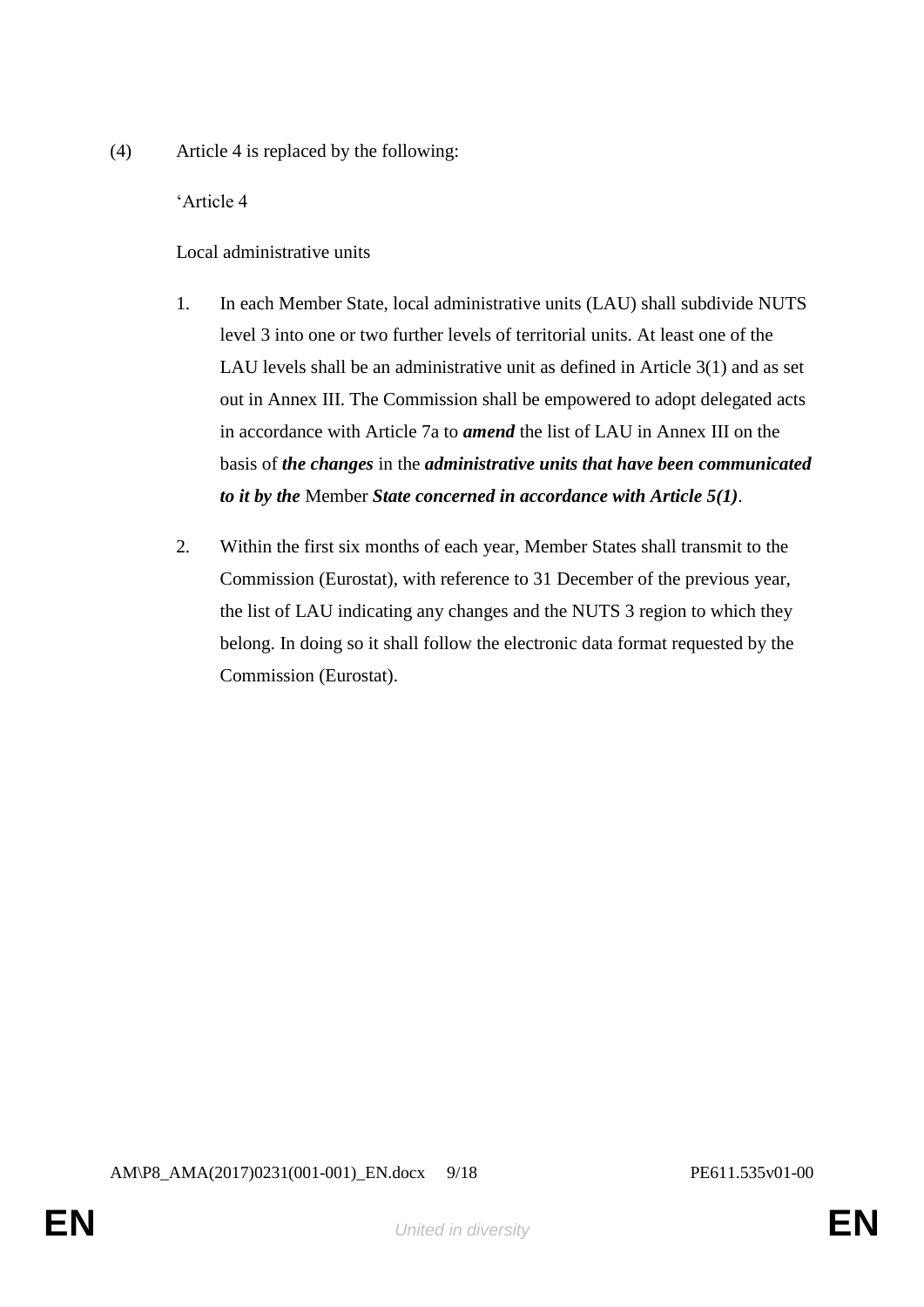- 3. The Commission (Eurostat) shall publish the list of LAU in the dedicated section of its website by 31 December of each year.';
- (5) the following Articles are inserted:

'Article 4a

Statistical grids

The Commission (Eurostat) shall maintain and publish a system of statistical grids at Union level in the dedicated section of its website. The statistical grids shall conform to the specifications laid down in Commission Regulation (EU) No  $1089/2010<sup>1</sup>$ .

Article 4b

Union territorial typologies

1. The Commission (Eurostat) shall maintain and publish in the dedicated section of its website Union typologies composed of territorial units at the levels of NUTS, LAU and grid cells.

 $\overline{a}$ <sup>1</sup> Commission Regulation (EU) No 1089/2010 of 23 November 2010 implementing Directive 2007/2/EC of the European Parliament and of the Council as regards interoperability of spatial data sets and services (OJ L 323, 8.12.2010, p. 11).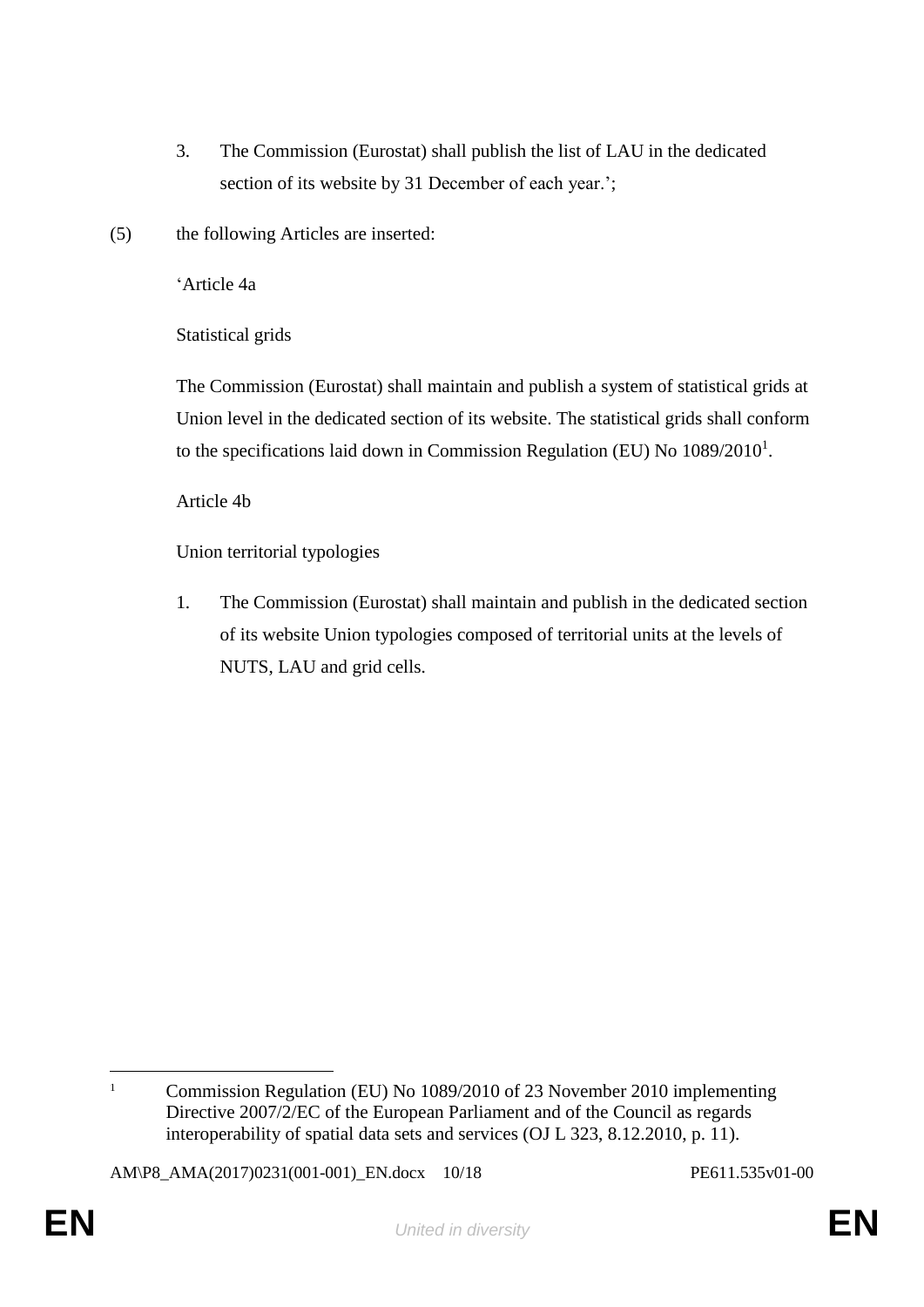- 2. The grid-based typology shall be established at the  $1 \text{ km}^2$  grid resolution level as follows:
	- 'urban centres',
	- 'urban clusters',
	- 'rural grid cells'.
- 3. The following typologies shall be established at LAU level:
	- (a) degree of urbanisation (DEGURBA):
		- 'Urban areas':
			- 'Cities' or 'Densely populated areas',
			- 'Towns and suburbs' or 'Intermediate density areas',
		- 'Rural areas' or 'Thinly populated areas';
	- (b) functional urban areas:
		- 'Cities' plus their 'Commuting zones';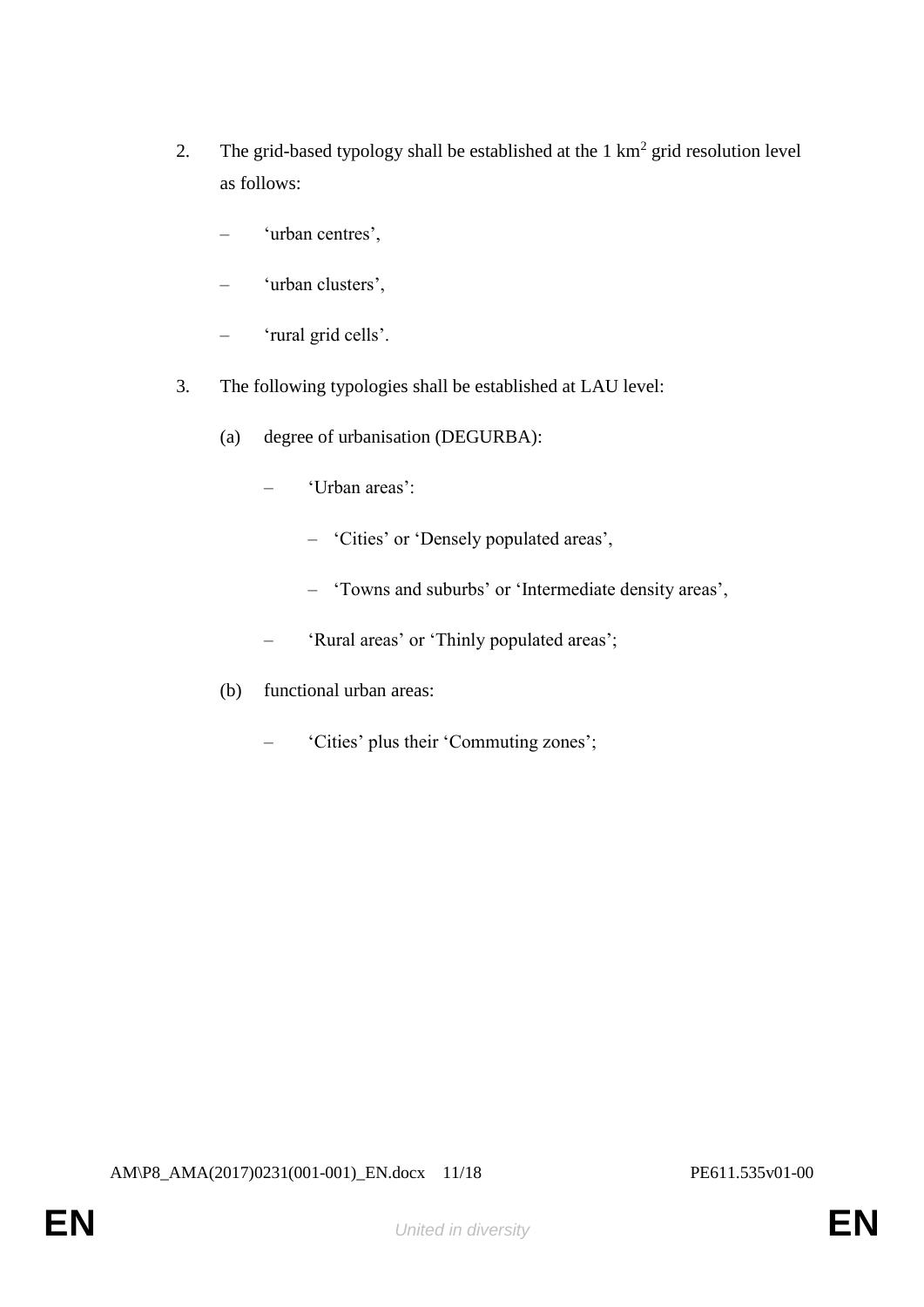- (c) coastal areas:
	- 'Coastal areas',
	- 'Non-coastal areas'.

If there is more than one administrative level of LAU in a Member State, the Commission (Eurostat) shall consult that Member State to determine the administrative level of LAU that shall be used for the attribution of typologies.

- 4. The following typologies and labels shall be established at NUTS level 3:
	- (a) urban-rural typology:
		- 'Predominantly urban regions',
		- 'Intermediate regions',
		- 'Predominantly rural regions';
	- (b) metropolitan typology:
		- 'Metropolitan regions',
		- 'Non-metropolitan regions';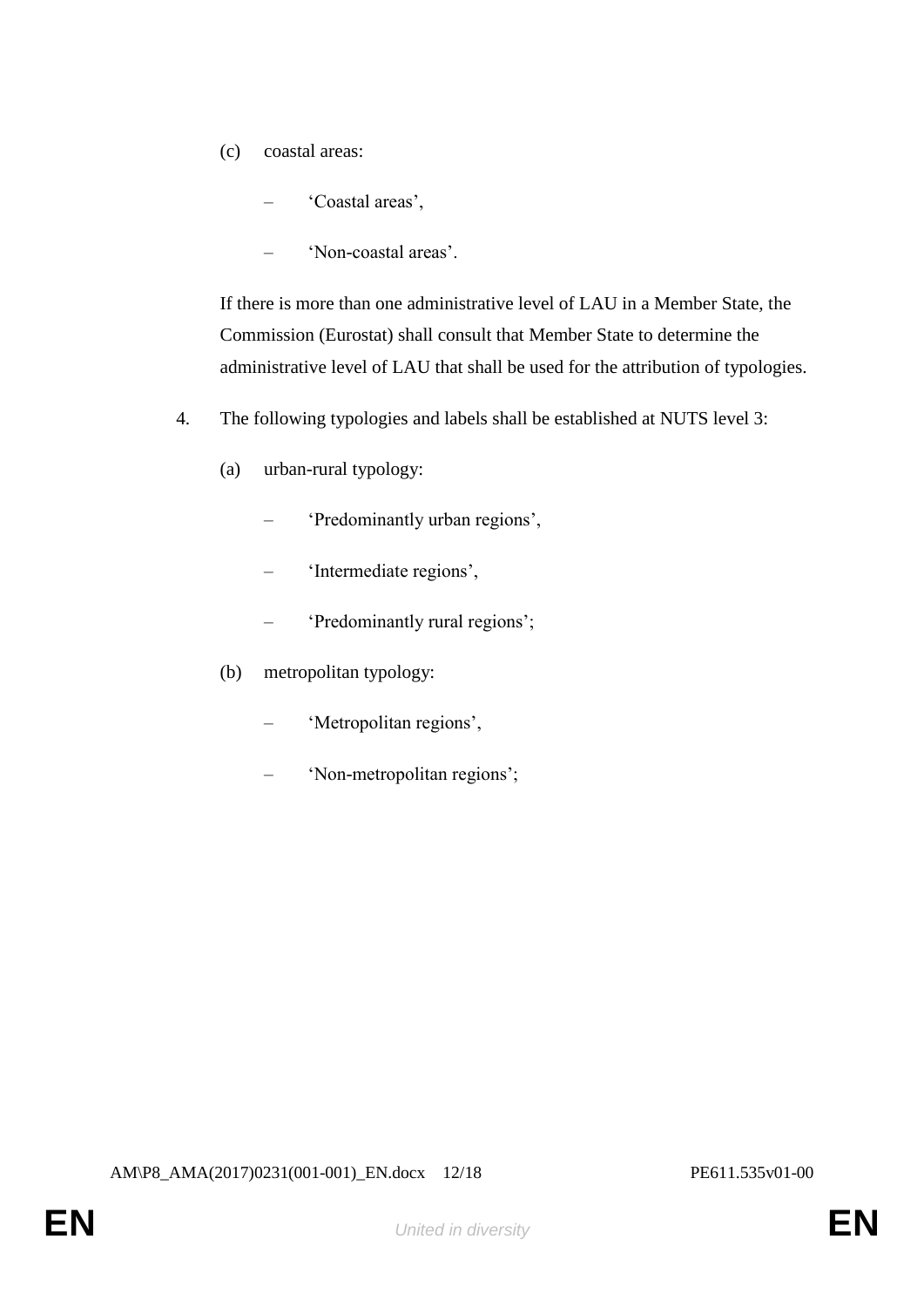- (c) coastal typology:
	- 'Coastal regions',
	- 'Non-coastal regions'.
- 5. The Commission shall, by means of implementing acts, set out uniform conditions for the harmonised application of the typologies at Union level. *Those conditions shall describe the method according to which the typologies will be assigned to the individual LAU and NUTS level 3 regions. When applying the uniform conditions, the Commission shall take into account geographical, socioeconomic, historical, cultural and environmental circumstances*. Those implementing acts shall be adopted in accordance with the examination procedure referred to in Article 7.';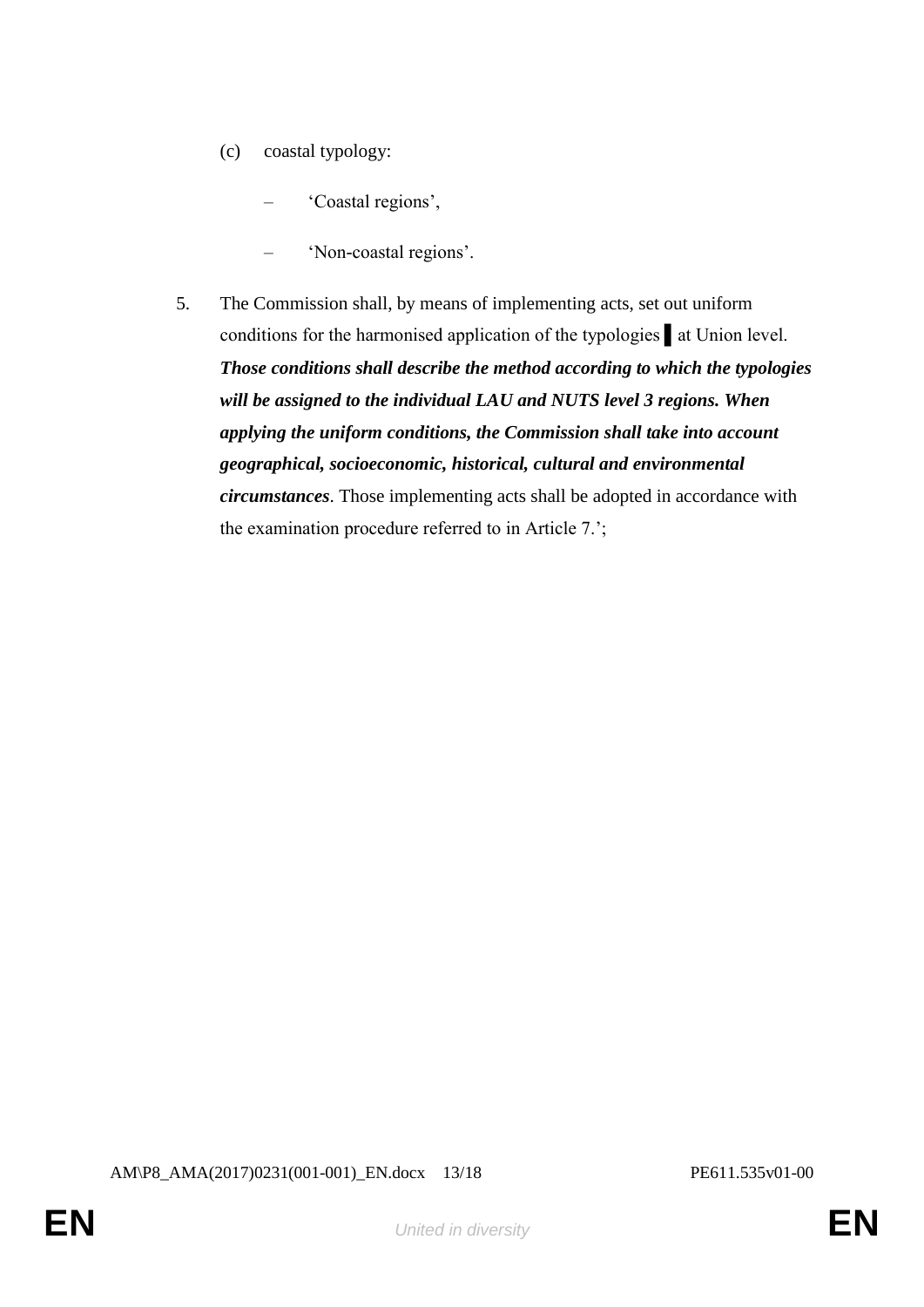- (6) Article 5 is amended as follows:
	- (a) paragraph 4 is replaced by the following:
		- '4. Amendments to the NUTS classification in Annex I shall be adopted in the second half of the calendar year, every three years at the earliest, on the basis of the criteria set out in Article 3. Nevertheless, if there is a substantial reorganisation of the relevant administrative structure of a Member State, such amendments to the NUTS classification may be adopted at shorter intervals.

The Commission shall be empowered to adopt delegated acts in accordance with Article 7a to *amend* the NUTS classification referred to in the first subparagraph of this paragraph on the basis of *the changes in the territorial units that have been communicated to it by* the Member *State concerned in accordance with paragraph 1 of this Article*. Regional data which the Member States send to the Commission (Eurostat) shall be based on the amended NUTS classification starting from 1 January of the second year after the adoption of that delegated act';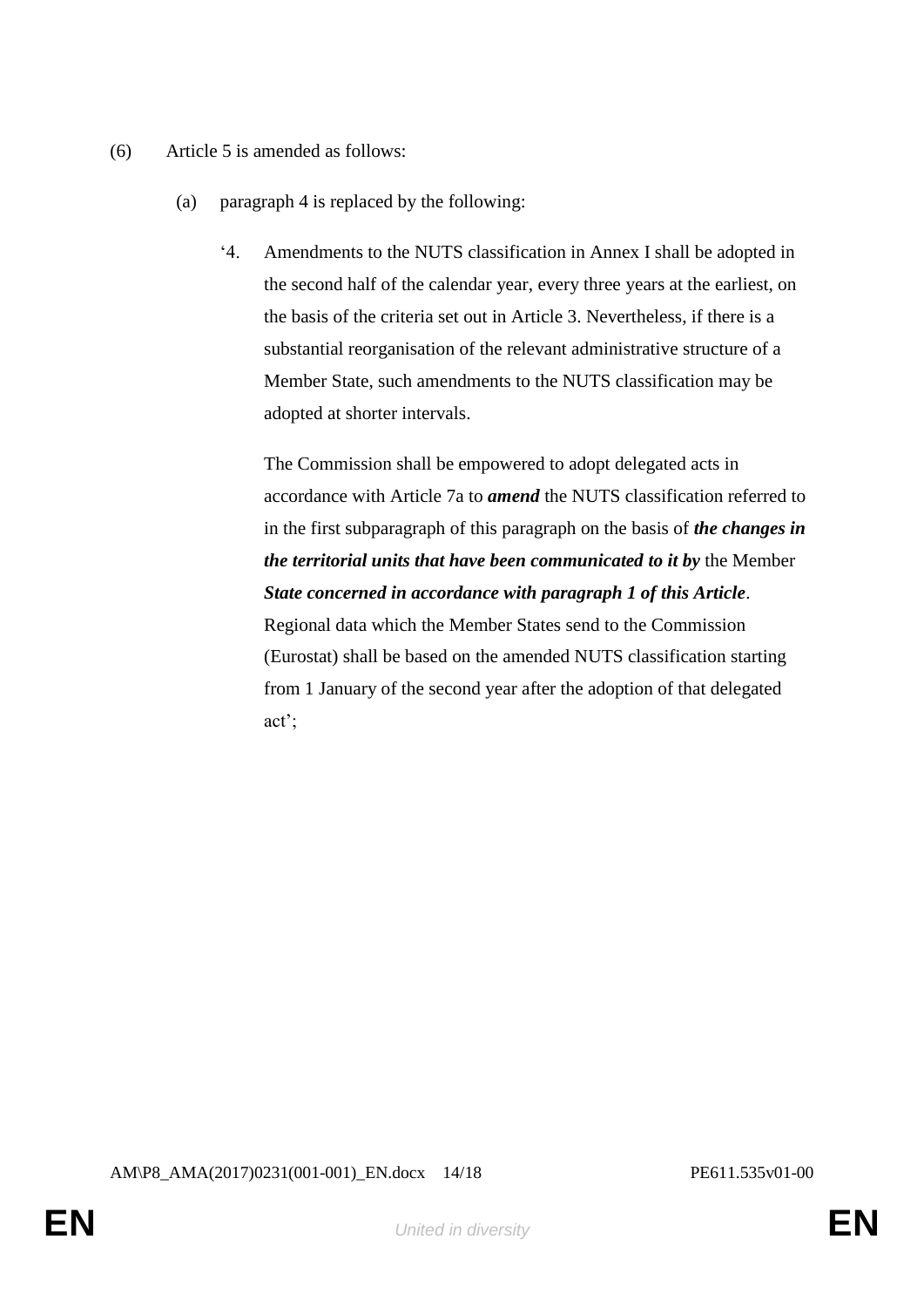(b) paragraph 5 is replaced by the following:

'5. In the event that the Commission adopts a delegated act as referred to in paragraph 4, the Member State concerned shall transmit to the Commission (Eurostat) the time series for the new regional breakdown, to replace data already transmitted. The Member State concerned shall supply these time series by 1 January of the fourth year after the adoption of that delegated act.

The Commission shall, by means of implementing acts, set out uniform conditions for time series and their length, taking into account the feasibility of providing them. Those implementing acts shall be adopted in accordance with the examination procedure referred to in Article 7.'

(7) Article 7 is replaced by the following:

'Article 7

Committee procedure

1. The Commission shall be assisted by the European Statistical System Committee. That committee shall be a committee within the meaning of Regulation (EU) No 182/2011.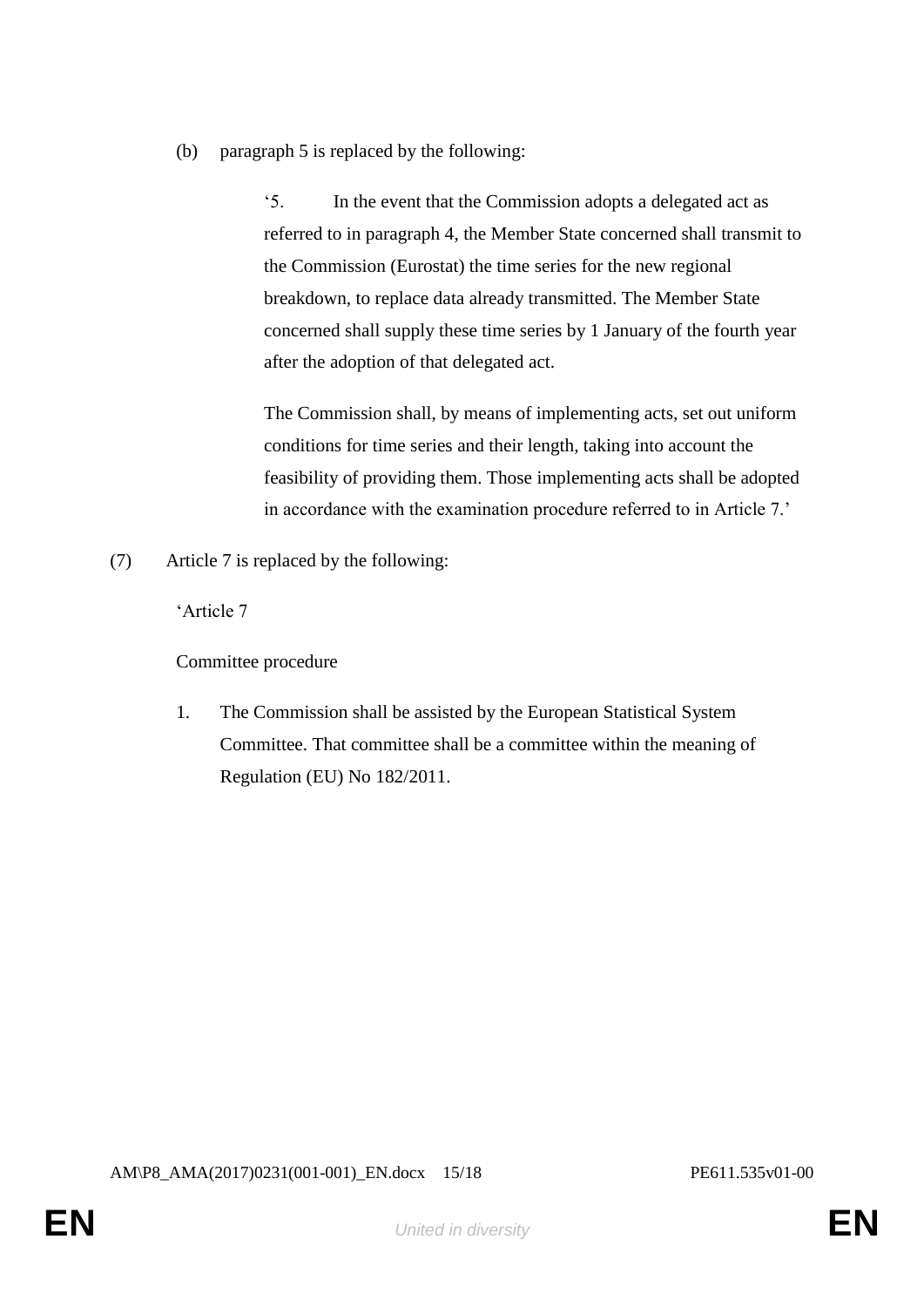- 2. Where reference is made to this paragraph, Article 5 of Regulation (EU) No 182/2011 shall apply.';
- (8) the following Article is inserted:

'Article 7a

Exercise of the delegation

- 1. The power to adopt delegated acts is conferred on the Commission subject to the conditions laid down in this Article.
- 2. The power to adopt delegated acts referred to in Article 3(4), Article 4(1) and Article 5(4) shall be conferred on the Commission for *a* period of *five years* from … [the date of entry into force of this Regulation]. *The Commission shall draw up a report in respect of the delegation of power not later than nine months before the end of the five-year period. The delegation of power shall be tacitly extended for periods of an identical duration, unless the European Parliament or the Council opposes such extension not later than three months before the end of each period.*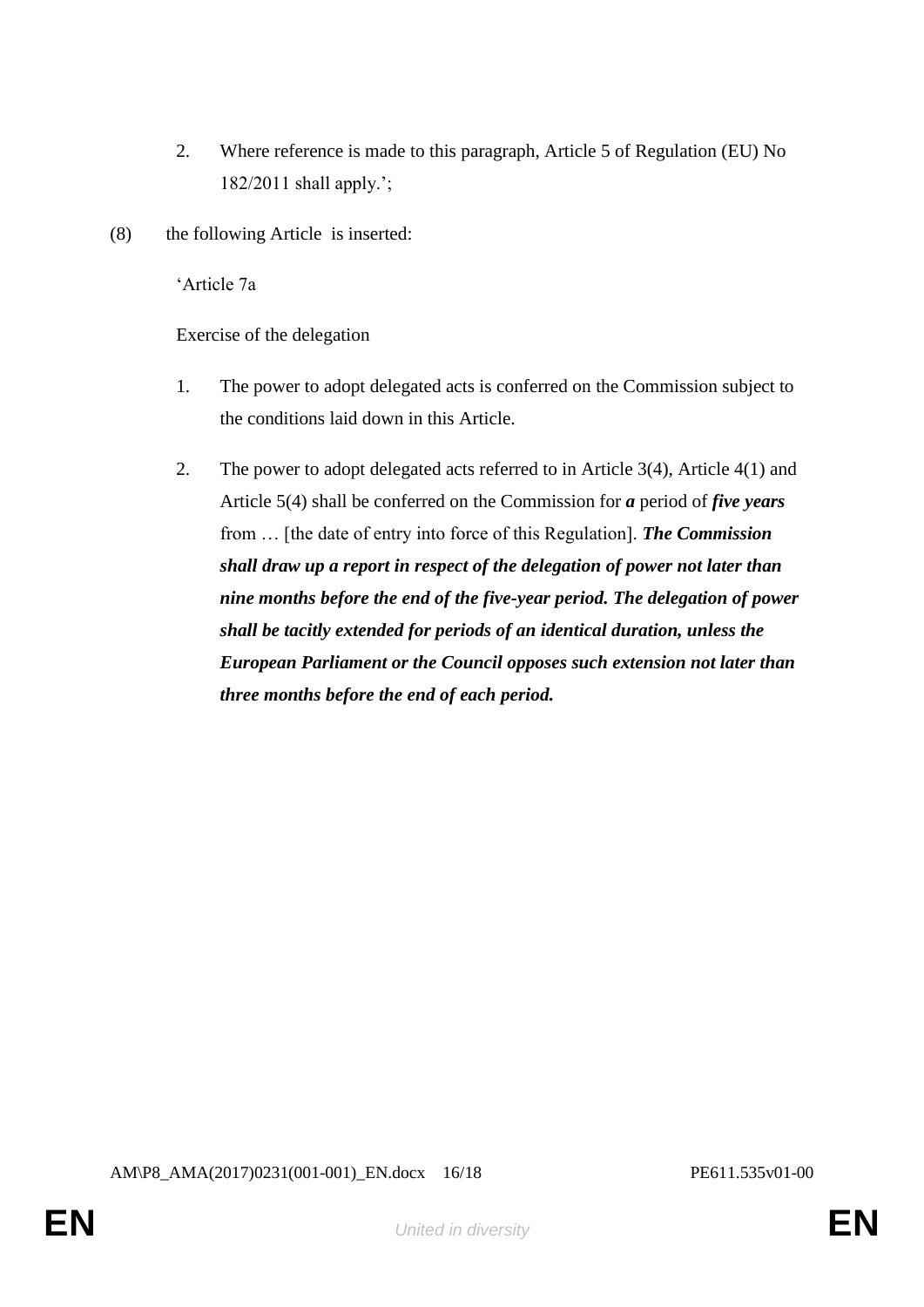- 3. The delegation of power referred to in Articles 3(4), 4(1) and 5(4) may be revoked at any time by the European Parliament or by the Council. A decision of revocation shall put an end to the delegation of the power specified in that decision. It shall take effect on the day following the publication of the decision in the *Official Journal of the European Union* or at a later date specified therein. It shall not affect the validity of any delegated acts already in force.
- 4. Before adopting a delegated act, the Commission shall consult experts designated by each Member State in accordance with the principles laid down in the Interinstitutional Agreement of 13 April 2016 on Better Law-Making.
- 5. As soon as it adopts a delegated act, the Commission shall notify it simultaneously to the European Parliament and to the Council.